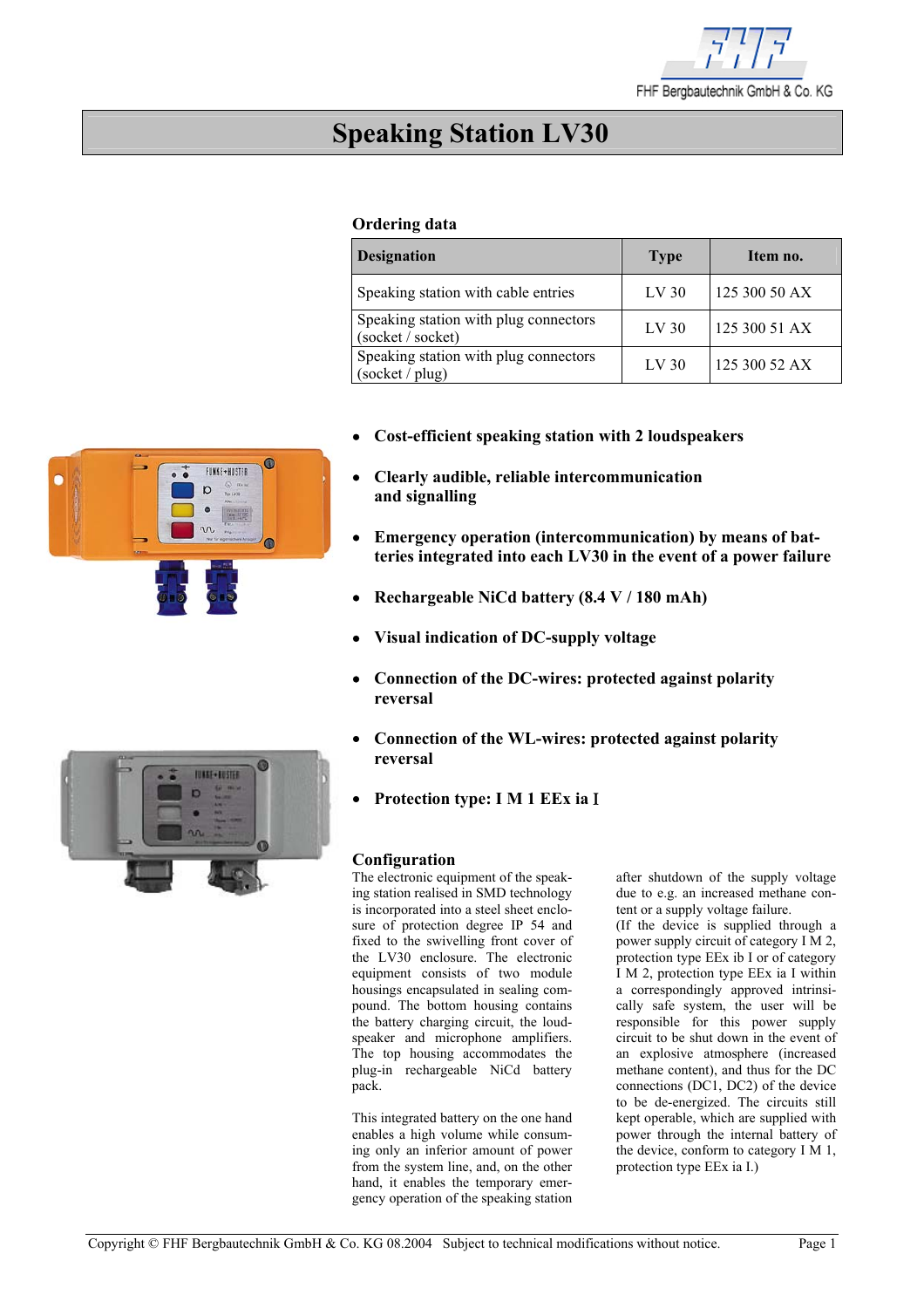The two LV30 loudspeakers are integrated into the housing on the left and right side.

The buttons for intercommunication, control room alert and signalling as well as the integrated microphone are flush mounted. In addition, these talk, control room alert and signalling buttons are colour-marked (talk button = blue; control room alert button = yellow; signal button  $=$  red).

Through two PG16 cable entries (optionally: two 6-pole plug connectors, according to the design type socket / socket or socket / plug connector) the connecting cable is led into the interior of the enclosure and connected to the related terminals.

#### **Function description**

When used for instance in a L111 intercom system between the L11-H2 main station and the L11-E2 end unit, the speaking stations LV30 will be integrated into the connecting line. The LV30 features a built-in microphone which is activated when the talk button is pressed. The subsequently installed microphone amplifier amplifies the signals recorded via the microphone up to such an extent that afterwards it is possible to inject them at a nominal level of -6 dB into the WL (LF)-wire pair of the connecting line.

The microphone sensitivity can be varied by means of an internal potentiometer. In as-supplied condition, this potentiometer is set to a centre position.

All further LV30 speaking stations linked to the connecting line emit these signals through their built-in loudspeakers. In that case, the nominal level of the volume will be approx. 105 dB(A) at 1m distance.

An internal potentiometer allows to adjust the volume. In as-supplied condition, this potentiometer is set to max. volume.

In addition to the talk button, the speaking station LV30 is equipped with a signal button and a control room alert button. When the signal button is pressed, a signal tone of 1980 Hz (-6dB) will be emitted, when the control room alert button is pressed, a control room alert tone of 420 Hz (- 6dB) is emitted onto the WL (LF)-wire pair. While the signal tone serves for signalling purposes, the control room alert tone can be used as a calling tone to call e.g. a WL200-switchboard by activating this button in a previously defined sequence.

As a function check, the signal tone will also be shortly emitted (ca. 100ms) through the loudspeakers of the emitting station after the signal button (1980 Hz) has been pressed. The output stage for activating the LV30 loudspeakers is controlled via a voice detector. This device features a transformer decoupled connection to the WL (LF)-wire pair of the connecting line.

In the case of AC levels with a value of  $> 60$  mV on the WL (LF)-wire pair of the connecting line, the voice detector responds and activates the LV30 output amplifiers. With signal levels  $<$  40 mV, the voice detector is deactivated and shuts down the output amplifier with an OFF delay (OFF delay ca. 1 s).

The battery of the speaking station is charged through an internal switching transformer with constant energy which is drawn from the supply voltage energizing the DC-input terminals (8 to 12V).

The front cover of the speaking station LV30 is equipped with a built-in visual DC-monitoring indicator (red LED). If there is a supply voltage on the DCwires of the connecting line, the indicator light will be on (red LED).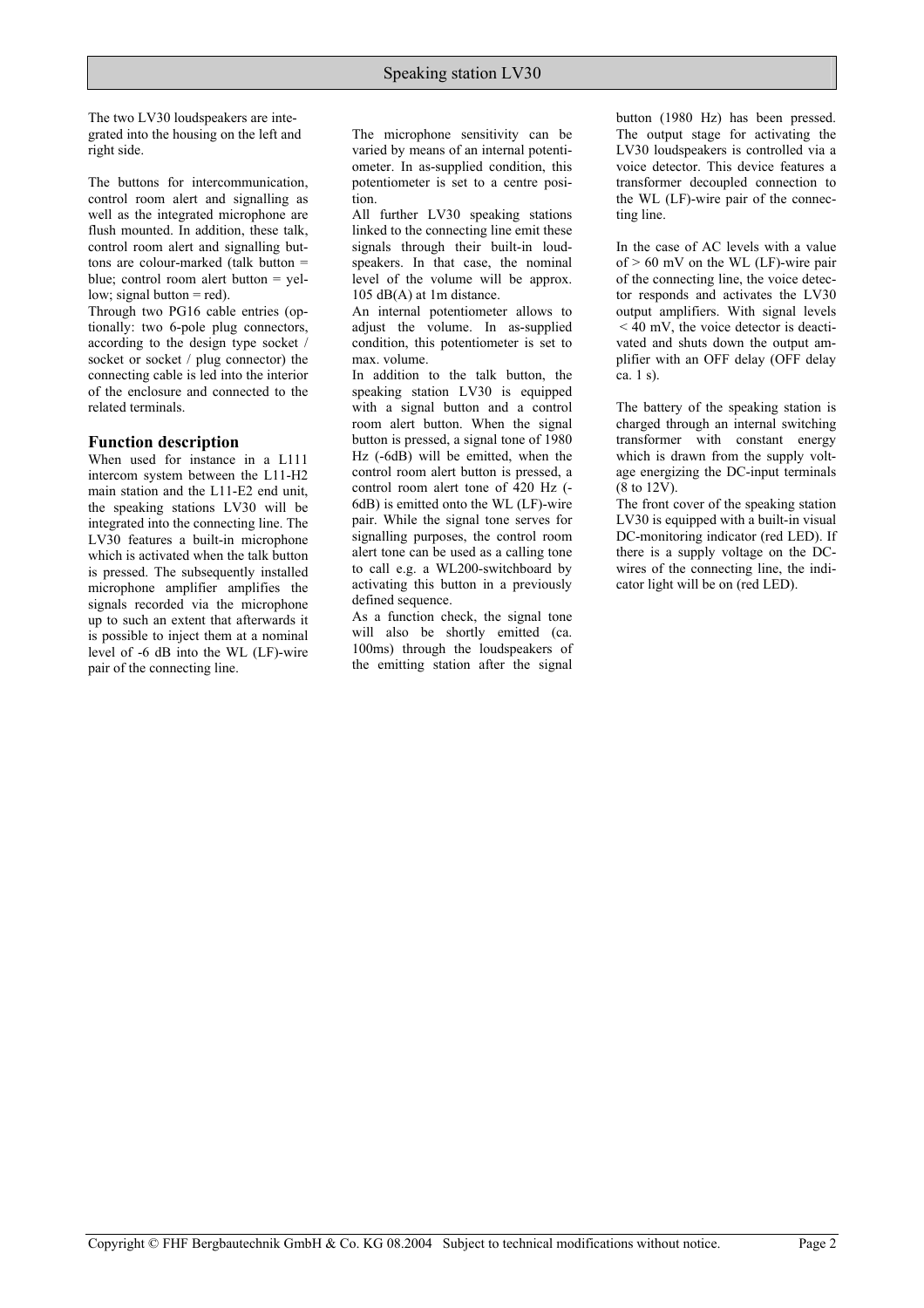## **Block diagram LV30**



## **Wiring diagram**

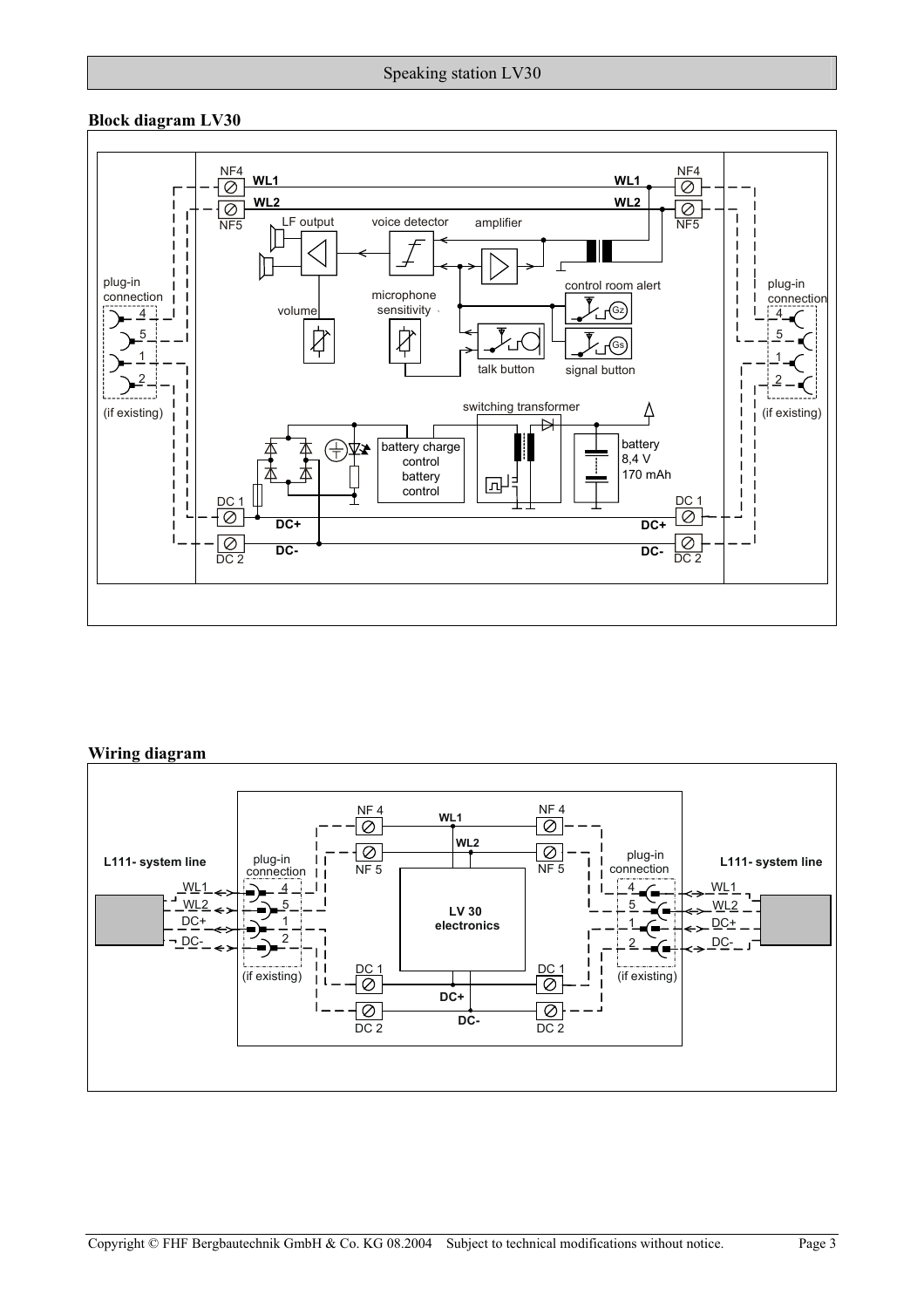## **Dimension drawing LV30**



## **Technical data LV30**

| Designation                                                  | Speaking station                                                                                    |
|--------------------------------------------------------------|-----------------------------------------------------------------------------------------------------|
| Type                                                         | LV30                                                                                                |
| Supply circuit (DC-wire pair)                                |                                                                                                     |
| Voltage $U_i$                                                | $13 V_{DC}$                                                                                         |
| Effective internal capacity $C_i$                            | negligible                                                                                          |
| Effective internal self-inductance L <sub>i</sub>            | negligible                                                                                          |
| <b>Nominal ratings:</b>                                      |                                                                                                     |
| Connecting terminals for the DC-wires of the connecting line |                                                                                                     |
| Terminal DC 1                                                | $+ 12$ V <sub>DC</sub> up to 8 V <sub>DC</sub>                                                      |
| Terminal DC 2                                                | $0$ $V_{DC}$                                                                                        |
|                                                              | Connecting terminals for the DC-wires of the connecting line (with plug-in connection, if existing) |
| Connection 1                                                 | $+ 12$ V <sub>DC</sub> up to 8 V <sub>DC</sub>                                                      |
| Connection 2                                                 | $0$ $V_{DC}$                                                                                        |
| Note:                                                        |                                                                                                     |
|                                                              |                                                                                                     |
|                                                              | The connection of the WL-wires is configured so as to offer polarity reversal protection. An inter- |
|                                                              | change of terminal DC 1 with terminal DC 2 or of connection 1 with connection 2 is permitted.       |
|                                                              |                                                                                                     |
| LF circuit (WL(LF)-wire pair)                                |                                                                                                     |
| Voltage $U_0$                                                | 6 V                                                                                                 |
| Amperage $I_0$                                               | 26 mA                                                                                               |
| Nominal voltage                                              | 385 mV at 600 $\Omega$ (-6 dBm)                                                                     |
| Connecting terminals for the WL-wires of the connecting line |                                                                                                     |
| Terminal NF 4                                                | WL1                                                                                                 |
| Terminal NF 5                                                | WL2                                                                                                 |
|                                                              | Connections for the WL-wires of the connecting line (with plug-in connection, if existing)          |
| Connection 4                                                 | WL1                                                                                                 |
| Connection 5                                                 | WL <sub>2</sub>                                                                                     |
| Note:                                                        |                                                                                                     |
|                                                              | The connection of the WL-wires is configured so as to offer polarity reversal protection. An inter- |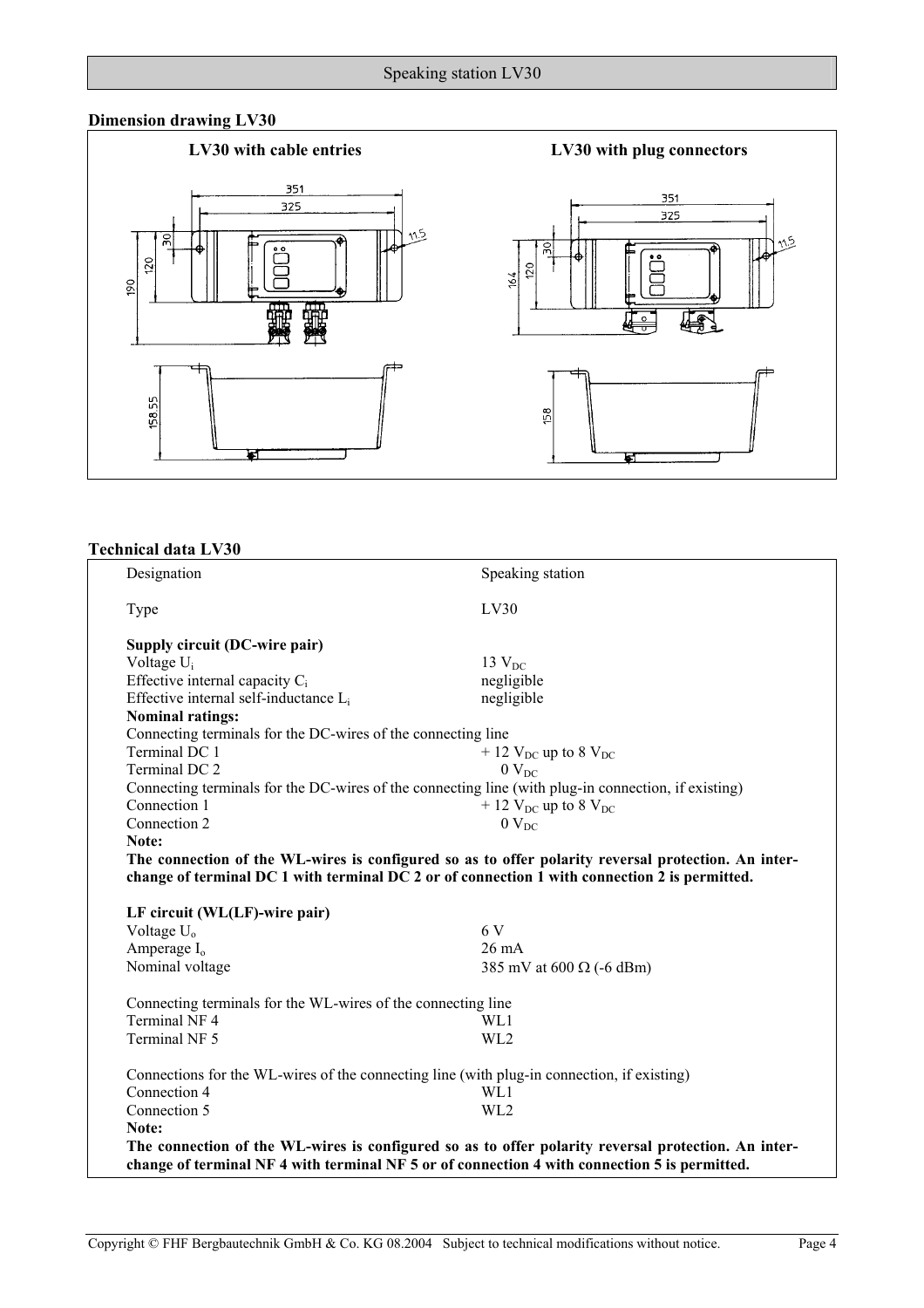## **Technical data LV30**

**Frequencies** 

Signalling tone 1980 Hz Control room alert tone 420 Hz

**Voice detector** 

Voice detector deactivated Signal voltage < 40 mV

OFF delay for the output amplifier of ca. 1 sec

**Battery**  NiCd battery 8.4 V / 180 mAh

**Control elements** 

**Visual indicators**

Enclosure Steel sheet, colour: orange Enclosure protection degree IP 54 acc. to IEC 529 Cable entries 2 x PG16

Operating position at choice<br>
Operating conditions<br>
Preferrab Operating mode 100 % ED Temperature range - operation - storage - transport Weight ca. 8.2 kg

Test and approval - type of protection - approval no.

**Marking** The nameplate is marked as follows: Company FHF Bergbautechnik

**Transmission level** -6 dBm ( $\pm$  1 dB) at 600 W on the WL(LF)-wire pair in the case of intercom, signal and control room alert

Voice 300 Hz up to 10 kHz

Voice detector activated Signal voltage  $\geq 60$  mV on the WL(LF)-wire pair of the connecting line on the WL(LF)-wire pair of the connecting line

Power consumption  $\leq 30 \mu A$  in quiescent condition via battery ca. 300 mA with loudspeaker activated

Buttons for: intercom, signal tone and control room alert tone

DC-supply monitoring (red LED) The indicator light will be on, if there is a supply voltage on the DC-wires of the connecting line.

Optional plug-in connections 2 x 6-pole plug-in connection (socket/socket) or (socket/plug) Preferrably within firedamp mine environments

 $0^{\circ}$ C to  $+$  40 $^{\circ}$ C - 25 $\rm{^{\circ}C}$  to + 50 $\rm{^{\circ}C}$  $-25^{\circ}$ C to  $+50^{\circ}$ C Dimensions See dimension drawing Storage The batty integrated into the speaking stations

LV30 is subject to self-discharge. After extended storage periods the battery should be recharged to ensure that the speaking station LV30 will immediately be operable after installation.

I M 1 EEx ia I DMT 02 ATEX E 097

D-42551 Velbert Type LV30 I M 1 EEx ia I DMT 02 ATEX E 097 CE 0158  $0 \leq T_a \leq +40$ °C F. No.... test....(initials, month/year)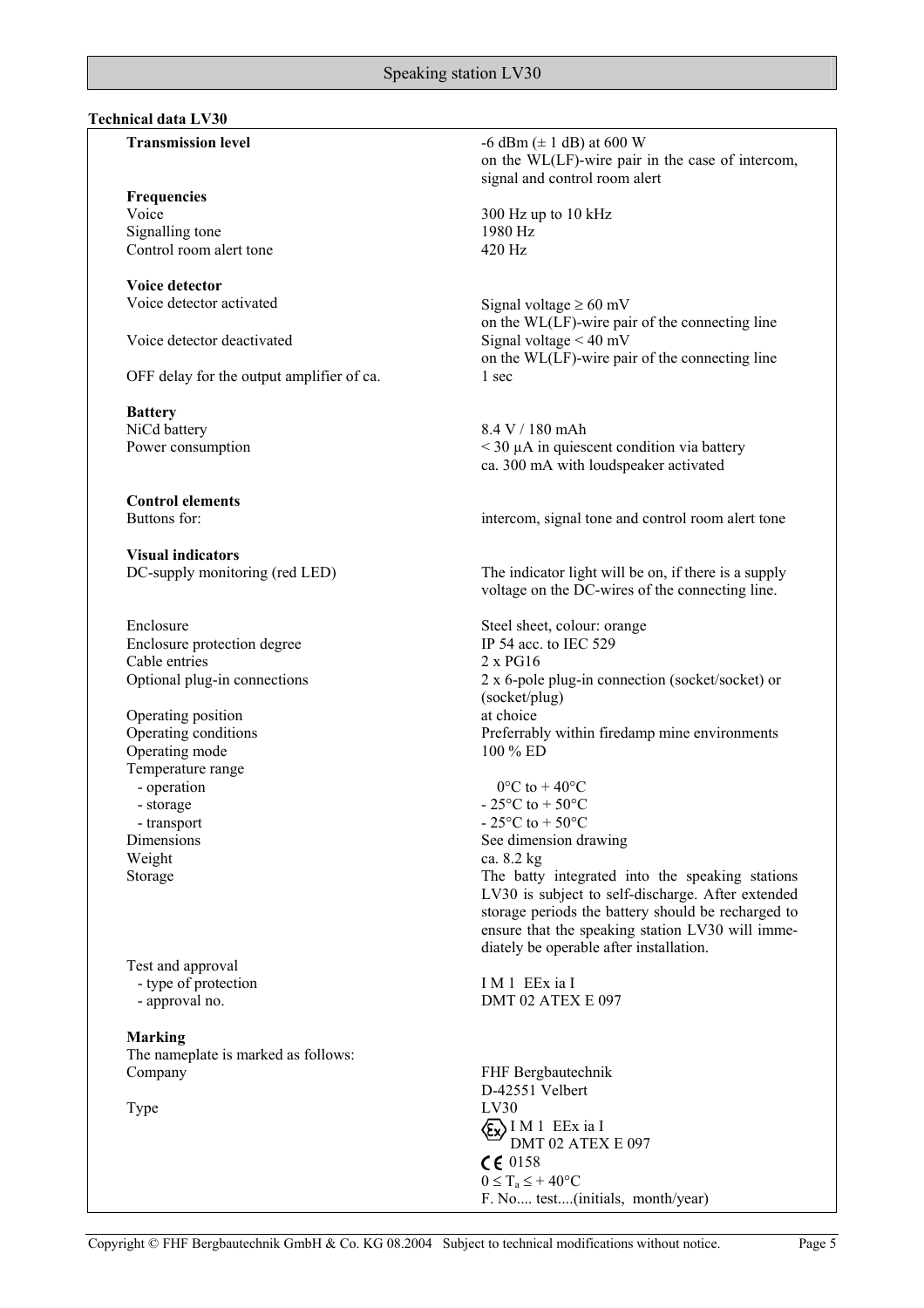## **Warning and Safety Advice**

The apparatus is a flameproof device of safety-class group I.

Please pay particular attention to the following warning and safety advice:

The apparatus is to be connected and installed in accordance with the specified installation instructions by qualified personnel, taking into account the protection type indicated.

If the device is supplied with power through an appropriately approved intrinsically safe power supply circuit of category I M2, protection type EEx ib I or category I M 2, protection type EEx ia I, the user will be responsible for this power supply circuit to be shut down in the event of an explosive atmosphere (increased methane content) and thus for the DC+ and DC- battery charging connections to be de-energized. The circuits still kept operable which are supplied with power by the internal battery of the device conform to category I M 1, protection type EEx ia I.

The interconnection with other electric equipment must be separately certified.

The device may only be connected and operated with the specified voltage. The polarity specifications are to be observed.

Replace faulty components only by the appropriate genuine spare parts.

Make sure the housing is not damaged. Do not operate faulty devices, shut them off immediately.

If the device is operated in an industrial installation, the rules for the prevention of accidents for electrical installations and equipment of the association of the industrial employer's social insurance against occupational accidents shall be observed.

The device may only be operated under the specified ambient conditions. Unfavourable ambient conditions may damage the appliance, possibly jeopardising the user's life as a result. Unfavourable ambient conditions may be:

- moisture, dust (observe type of protection)
- air humidity too high  $($  > 75% rel., condensing)
- inflammable gases, vapours, solvents not covered by the protection class of the device.
- ambient temperatures too high  $(> + 40^{\circ}C)$
- ambient temperatures too low  $( $0^{\circ}C$ ).$

The ambient temperature specified for the device may not be exceeded or failed to be reached during operation, storage and transport.

Only use the cable glands/entries specified by the manufacturer.

The extension and the installation of further parts is not permitted.

Repair work may only be realised by the manufacturer or by a person authorized by the manufacturer. Subsequently, a new routine test for the device must be carried out.

Make sure the device is protected against damage during transport, storage and when not in use. Disconnect the battery to prevent its premature discharge.

Devices that have been operated outside intrinsically safe installations and, in particular, have been supplied with power by a non-intrinsically safe power supply may not be operated in explosive areas due to possible previous damage.

Preferably, the device is mounted horizontally, with the cable glands and plug connectors facing downwards at the bottom side. When mounting the device, it is to be ensured that the device will not be used as climbing aid and thus be damaged. If required, additional measures must be taken to protect the device against falling objects.

It must be ensured that the apparatus allows easy access and operation.

It must be ensured during the mounting that the substructure features an adequate carrying capacity.